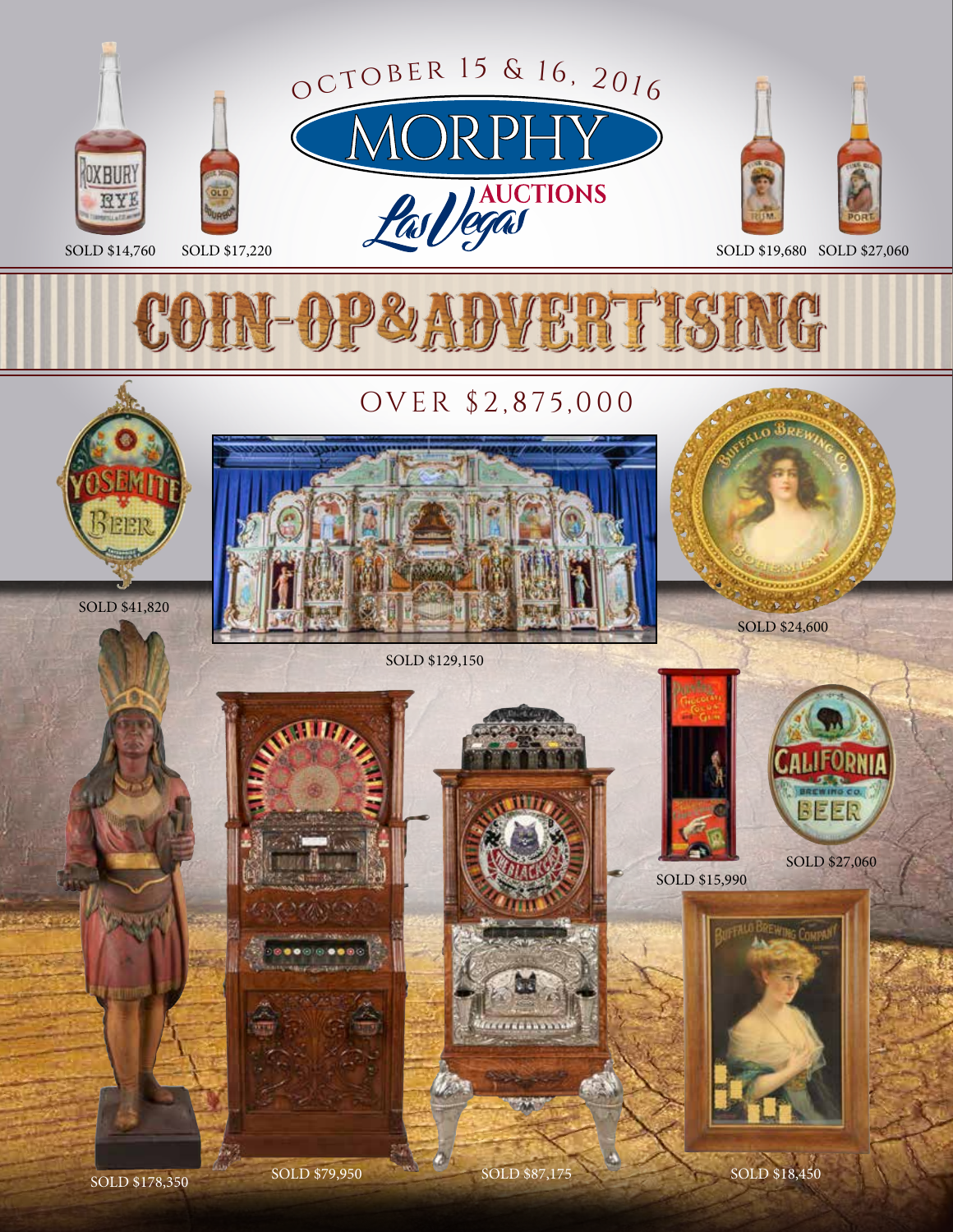| 1               | \$11,685 | $\overline{2}$          | \$1,353  | 3   | \$1,046  | 4   | \$4,200  | 5   | \$1,440  |
|-----------------|----------|-------------------------|----------|-----|----------|-----|----------|-----|----------|
| $6\phantom{1}6$ | \$2,040  | $\overline{\mathbf{z}}$ | \$1,107  | 8   | \$780    | 9   | \$6,765  | 10  | \$210    |
| 11              | \$270    | 12                      | \$210    | 13  | \$300    | 14  | \$60     | 15  | \$338    |
| 16              | \$3,383  | 17                      | \$7,380  | 18  | \$420    | 19  | \$3,690  | 20  | \$7,500  |
| 21              | \$9,225  | 22                      | \$6,765  | 23  | \$875    | 24  | \$4,305  | 25  | \$554    |
| 26              | \$3,690  | 27                      | \$19,680 | 28  | \$13,530 | 29  | \$14,760 | 30  | \$12,000 |
| 31              | \$5,100  | 32                      | \$1,046  | 33  | \$660    | 36  | \$156    | 37  | \$154    |
| 38              | \$360    | 39                      | \$150    | 40  | \$154    | 41  | \$185    | 42  | \$188    |
| 43              | \$2,768  | 46                      | \$3,998  | 47  | \$1,375  | 48  | \$480    | 49  | \$660    |
| 50              | \$180    | 51                      | \$600    | 52  | \$3,383  | 53  | \$2,813  | 54  | \$420    |
| 55              | \$1,107  | 56                      | \$12,300 | 57  | \$18,450 | 58  | \$78,000 | 59  | \$24,000 |
| 60              | \$2,460  | 61                      | \$738    | 62  | \$10,455 | 63  | \$2,700  | 64  | \$400    |
| 65              | \$1,353  | 66                      | \$1,169  | 67  | \$900    | 68  | \$677    | 69  | \$960    |
| 70              | \$594    | 71                      | \$1,722  | 72  | \$2,337  | 73  | \$5,313  | 74  | \$1,560  |
| 75              | \$1,230  | 76                      | \$800    | 77  | \$10,455 | 78  | \$3,998  | 79  | \$2,768  |
| 80              | \$8,610  | 81                      | \$2,160  | 82  | \$4,613  | 84  | \$3,300  | 85  | \$5,228  |
| 86              | \$984    | 87                      | \$984    | 88  | \$584    | 89  | \$300    | 90  | \$861    |
| 91              | \$219    | 92                      | \$308    | 93  | \$1,845  | 94  | \$461    | 97  | \$2,125  |
| 98              | \$3,600  | 100                     | \$4,305  | 101 | \$150    | 102 | \$861    | 103 | \$2,000  |
| 104             | \$1,200  | 105                     | \$2,040  | 106 | \$1,140  | 107 | \$2,000  | 108 | \$6,765  |
| 109             | \$3,690  | 110                     | \$7,500  | 111 | \$1,140  | 112 | \$1,046  | 113 | \$984    |
| 114             | \$7,380  | 115                     | \$1,440  | 116 | \$625    | 117 | \$510    | 118 | \$3,125  |
| 119             | \$813    | 120                     | \$18,000 | 121 | \$12,300 | 122 | \$2,214  | 123 | \$4,305  |
| 124             | \$1,560  | 125                     | \$510    | 126 | \$9,000  | 127 | \$6,765  | 128 | \$2,337  |
| 129             | \$2,400  | 130                     | \$738    | 131 | \$8,610  | 132 | \$4,920  | 133 | \$1,560  |
| 134             | \$27,060 | 135                     | \$4,800  | 136 | \$5,100  | 137 | \$1,080  | 138 | \$600    |
| 140             | \$677    | 141                     | \$246    | 143 | \$180    | 145 | \$461    | 146 | \$1,599  |
| 147             | \$861    | 148                     | \$150    | 149 | \$400    | 150 | \$2,040  | 152 | \$12,915 |
| 155             | \$584    | 156                     | \$750    | 157 | \$1,599  | 158 | \$800    | 159 | \$984    |
| 161             | \$2,400  | 162                     | \$1,107  | 163 | \$2,280  | 164 | \$4,688  | 166 | \$10,455 |
| 168             | \$26,250 | 169                     | \$87,000 | 170 | \$26,400 | 171 | \$420    | 172 | \$156    |
| 173             | \$308    | 174                     | \$270    | 175 | \$281    | 176 | \$219    | 177 | \$584    |
| 178             | \$2,768  | 179                     | \$1,200  | 180 | \$1,845  | 181 | \$2,768  | 182 | \$8,400  |
| 183             | \$1,250  | 184                     | \$11,685 | 186 | \$750    | 189 | \$10,000 | 190 | \$20,910 |
| 191             | \$28,800 | 192                     | \$42,500 | 193 | \$7,800  | 194 | \$11,685 | 195 | \$3,900  |
| 196             | \$4,200  | 197                     | \$1,845  | 198 | \$1,046  | 199 | \$492    | 200 | \$308    |
| 201             | \$277    | 202                     | \$375    | 203 | \$625    | 204 | \$1,920  | 208 | \$1,230  |
| 209             | \$270    | 210                     | \$1,680  | 212 | \$1,169  | 213 | \$10,200 | 215 | \$1,320  |
| 216             | \$1,169  | 217                     | \$1,046  | 218 | \$1,046  | 219 | \$1,500  | 220 | \$1,500  |
| 221             | \$5,400  | 222                     | \$1,140  | 223 | \$1,250  | 224 | \$120    | 225 | \$813    |
| 226             | \$523    | 227                     | \$360    | 228 | \$219    | 229 | \$840    | 230 | \$1,353  |
| 231             | \$185    | 232                     | \$11,250 | 233 | \$9,225  | 234 | \$3,750  | 235 | \$554    |
| 236             | \$12,600 | 237                     | \$750    | 238 | \$270    | 239 | \$5,313  | 240 | \$461    |
| 241             | \$900    | 242                     | \$6,000  | 243 | \$17,220 | 244 | \$1,845  | 246 | \$185    |
| 247             | \$246    | 248                     | \$240    | 249 | \$154    | 253 | \$338    | 254 | \$660    |
| 255             | \$1,920  | 256                     | \$1,625  | 258 | \$10,455 | 259 | \$480    | 260 | \$360    |
| 261             | \$960    | 262                     | \$3,000  | 263 | \$300    | 264 | \$938    | 265 | \$780    |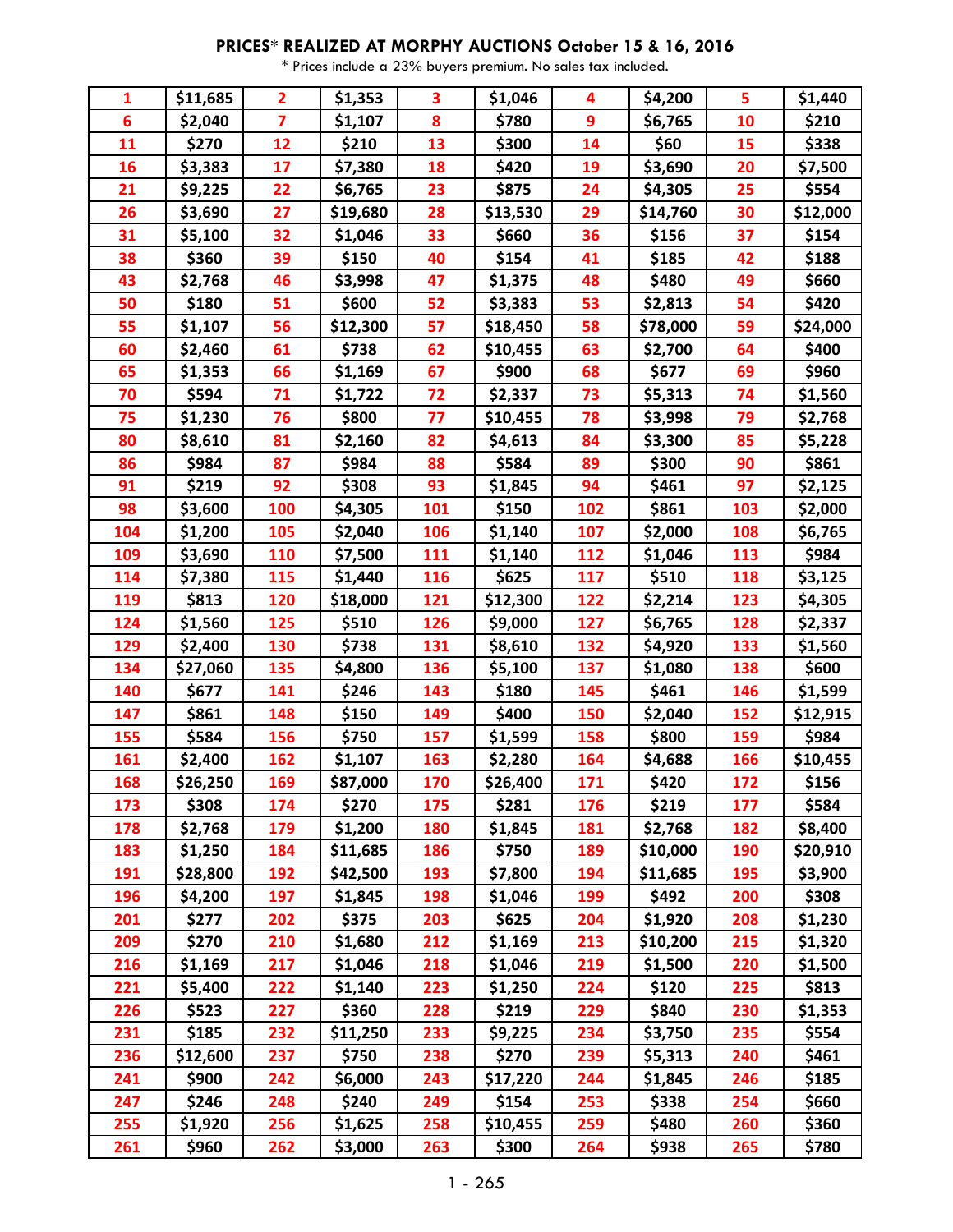| 266 | \$240   | 268 | \$4,375  | 270         | \$338    | 271 | \$277     | 272 | \$660    |
|-----|---------|-----|----------|-------------|----------|-----|-----------|-----|----------|
| 273 | \$554   | 274 | \$1,080  | 275         | \$554    | 276 | \$738     | 277 | \$923    |
| 278 | \$738   | 280 | \$210    | 281         | \$219    | 282 | \$3,383   | 283 | \$210    |
| 284 | \$250   | 285 | \$531    | 286         | \$8,400  | 287 | \$330     | 288 | \$3,690  |
| 289 | \$5,228 | 290 | \$1,920  | 291         | \$5,938  | 292 | \$738     | 293 | \$875    |
| 294 | \$1,680 | 295 | \$480    | 296         | \$330    | 297 | \$210     | 298 | \$738    |
| 299 | \$7,380 | 300 | \$1,375  | 301         | \$420    | 302 | \$240     | 303 | \$375    |
| 304 | \$308   | 305 | \$8,125  | 306         | \$150    | 307 | \$150     | 308 | \$2,768  |
| 309 | \$1,046 | 311 | \$554    | 312         | \$1,920  | 313 | \$554     | 314 | \$738    |
| 315 | \$215   | 317 | \$480    | 318         | \$2,768  | 319 | \$210     | 320 | \$300    |
| 321 | \$277   | 322 | \$308    | 323         | \$240    | 324 | \$240     | 325 | \$360    |
| 326 | \$450   | 327 | \$420    | 328         | \$3,438  | 329 | \$313     | 330 | \$277    |
| 331 | \$62    | 332 | \$300    | 333         | \$3,438  | 334 | \$900     | 335 | \$300    |
| 336 | \$1,476 | 337 | \$360    | 339         | \$660    | 340 | \$780     | 341 | \$840    |
| 342 | \$600   | 343 | \$240    | 344         | \$94     | 345 | \$660     | 346 | \$480    |
| 347 | \$125   | 348 | \$120    | 349         | \$400    | 350 | \$1,230   | 351 | \$125    |
| 352 | \$1,020 | 353 | \$344    | 354         | \$2,460  | 355 | \$625     | 356 | \$800    |
| 357 | \$4,500 | 358 | \$1,320  | 359         | \$270    | 360 | \$677     | 361 | \$813    |
| 362 | \$677   | 363 | \$1,722  | 364         | \$369    | 365 | \$461     | 366 | \$615    |
| 367 | \$338   | 368 | \$5,313  | 369         | \$3,690  | 370 | \$308     | 371 | \$156    |
| 372 | \$688   | 373 | \$677    | 374         | \$360    | 375 | \$615     | 376 | \$438    |
| 378 | \$406   | 379 | \$12,500 | 380         | \$90     | 381 | \$94      | 382 | \$500    |
| 383 | \$210   | 384 | \$406    | 385         | \$180    | 386 | \$540     | 387 | \$390    |
| 388 | \$523   | 389 | \$510    | 390         | \$1,920  | 391 | \$6,150   | 392 | \$1,046  |
| 393 | \$738   | 394 | \$3,998  | 395         | \$6,150  | 396 | \$1,320   | 397 | \$660    |
| 398 | \$554   | 399 | \$338    | 400         | \$738    | 401 | \$738     | 402 | \$150    |
| 403 | \$431   | 405 | \$1,845  | 406         | \$123    | 407 | \$375     | 408 | \$531    |
| 409 | \$281   | 410 | \$1,722  | 411         | \$531    | 412 | \$2,337   | 413 | \$660    |
| 414 | \$150   | 415 | \$308    | 416         | \$540    | 418 | \$861     | 419 | \$94     |
| 421 | \$360   | 422 | \$738    | 423         | \$2,125  | 424 | \$62      | 425 | \$938    |
| 426 | \$861   | 429 | \$615    | 431         | \$1,625  | 432 | \$281     | 433 | \$240    |
| 434 | \$1,722 | 435 | \$554    | 436         | \$720    | 437 | \$1,046   | 438 | \$1,230  |
| 439 | \$720   | 440 | \$938    | 441         | \$2,337  | 442 | \$1,722   | 443 | \$2,700  |
| 444 | \$3,383 | 445 | \$677    | 446         | \$431    | 447 | \$3,998   | 448 | \$11,070 |
| 449 | \$1,722 | 450 | \$92     | 451         | \$615    | 452 | \$523     | 454 | \$3,438  |
| 455 | \$250   | 456 | \$156    | 457         | \$615    | 458 | \$390     | 459 | \$1,140  |
| 460 | \$738   | 461 | \$420    | 462         | \$120    | 463 | \$554     | 464 | \$1,440  |
| 465 | \$2,813 | 466 | \$5,100  | 467         | \$4,613  | 468 | \$554     | 470 | \$30     |
| 471 | \$500   | 472 | \$875    | 473         | \$15,375 | 474 | \$1,046   | 475 | \$60     |
| 476 | \$63    | 477 | \$240    | 478         | \$154    | 479 | \$660     | 480 | \$1,353  |
| 481 | \$123   | 482 | \$1,140  | 483         | \$738    | 484 | \$780     | 485 | \$12,000 |
| 486 | \$4,305 | 487 | \$1,320  | 488         | \$1,125  | 489 | \$1,200   | 490 | \$94     |
| 491 | \$344   | 492 | \$2,250  | 493         | \$60     | 494 | \$156     | 495 | \$125    |
| 496 | \$1,375 | 497 | \$300    | 498         | \$277    | 499 | \$1,000   | 501 | \$300    |
| 502 | \$270   | 503 | \$240    | 504         | \$584    | 505 | \$813     | 506 | \$677    |
| 507 | \$300   | 508 | \$330    | 509         | \$615    | 511 | \$178,350 | 514 | \$780    |
| 515 | \$8,750 | 516 | \$6,765  | <b>516a</b> | \$270    | 517 | \$406     | 518 | \$584    |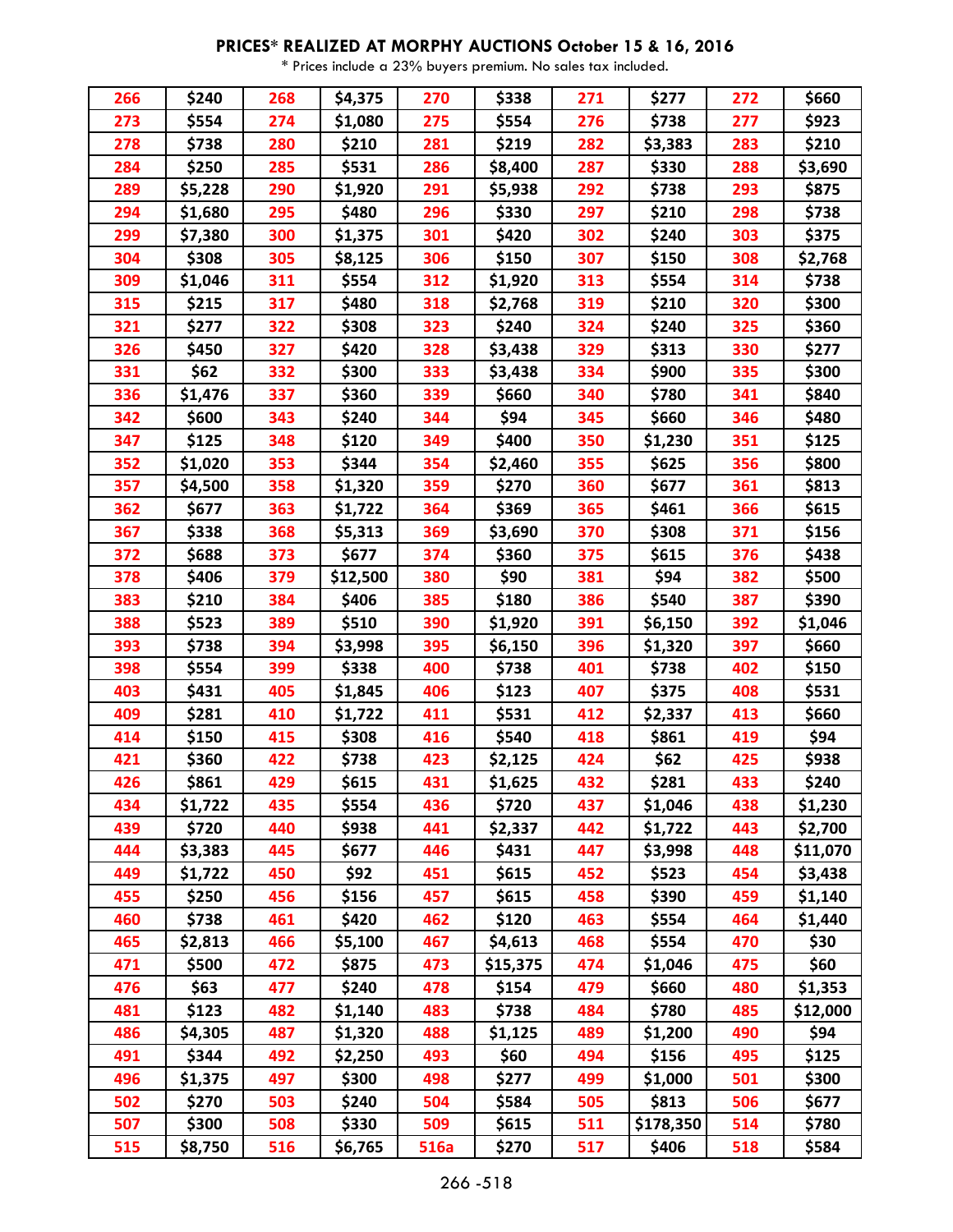| 519  | \$677   | 520 | \$3,075  | 521 | \$738   | 522 | \$1,440 | 523 | \$431   |
|------|---------|-----|----------|-----|---------|-----|---------|-----|---------|
| 524  | \$210   | 525 | \$246    | 526 | \$94    | 527 | \$554   | 528 | \$461   |
| 529  | \$92    | 530 | \$375    | 531 | \$369   | 532 | \$180   | 533 | \$60    |
| 534  | \$4,613 | 535 | \$800    | 536 | \$875   | 537 | \$219   | 538 | \$1,046 |
| 539  | \$250   | 540 | \$219    | 541 | \$420   | 542 | \$94    | 543 | \$738   |
| 544  | \$185   | 545 | \$510    | 546 | \$1,845 | 547 | \$738   | 548 | \$2,700 |
| 549  | \$5,535 | 550 | \$185    | 551 | \$1,080 | 552 | \$180   | 553 | \$330   |
| 554  | \$1,599 | 555 | \$300    | 556 | \$246   | 558 | \$523   | 559 | \$615   |
| 560  | \$420   | 561 | \$240    | 562 | \$1,107 | 563 | \$4,305 | 564 | \$94    |
| 565  | \$180   | 566 | \$270    | 567 | \$2,160 | 568 | \$270   | 569 | \$62    |
| 570  | \$154   | 571 | \$150    | 572 | \$390   | 573 | \$420   | 574 | \$188   |
| 575  | \$281   | 576 | \$123    | 577 | \$246   | 578 | \$215   | 579 | \$5,228 |
| 580  | \$1,560 | 581 | \$300    | 582 | \$677   | 583 | \$308   | 584 | \$1,125 |
| 585  | \$615   | 586 | \$875    | 587 | \$1,230 | 588 | \$615   | 589 | \$875   |
| 591  | \$625   | 592 | \$1,845  | 593 | \$3,690 | 594 | \$1,000 | 595 | \$923   |
| 596  | \$6,150 | 598 | \$63     | 599 | \$92    | 600 | \$250   | 601 | \$406   |
| 602  | \$750   | 603 | \$1,046  | 604 | \$313   | 605 | \$125   | 606 | \$123   |
| 607  | \$219   | 608 | \$390    | 609 | \$210   | 610 | \$156   | 611 | \$344   |
| 612  | \$500   | 613 | \$344    | 614 | \$188   | 615 | \$431   | 616 | \$531   |
| 617  | \$510   | 618 | \$563    | 619 | \$63    | 620 | \$125   | 621 | \$123   |
| 622  | \$308   | 623 | \$300    | 624 | \$2,700 | 625 | \$1,845 | 626 | \$2,125 |
| 627  | \$2,460 | 628 | \$1,625  | 629 | \$1,230 | 630 | \$344   | 631 | \$406   |
| 632  | \$281   | 633 | \$540    | 634 | \$1,968 | 635 | \$438   | 636 | \$813   |
| 637  | \$277   | 638 | \$1,169  | 639 | \$219   | 640 | \$330   | 641 | \$400   |
| 642  | \$406   | 643 | \$523    | 644 | \$438   | 645 | \$344   | 646 | \$523   |
| 647  | \$375   | 648 | \$738    | 649 | \$677   | 650 | \$438   | 651 | \$250   |
| 652  | \$313   | 653 | \$300    | 654 | \$813   | 655 | \$31    | 656 | \$156   |
| 657  | \$461   | 658 | \$813    | 659 | \$406   | 660 | \$450   | 661 | \$1,020 |
| 662  | \$480   | 663 | \$4,305  | 664 | \$125   | 665 | \$156   | 666 | \$3,125 |
| 667  | \$250   | 668 | \$2,214  | 669 | \$150   | 670 | \$461   | 671 | \$800   |
| 672  | \$246   | 673 | \$369    | 674 | \$210   | 675 | \$2,460 | 677 | \$390   |
| 678  | \$2,214 | 679 | \$250    | 680 | \$400   | 681 | \$246   | 682 | \$1,920 |
| 683  | \$344   | 684 | \$375    | 685 | \$469   | 687 | \$308   | 688 | \$625   |
| 689  | \$9,225 | 690 | \$500    | 691 | \$492   | 692 | \$469   | 693 | \$469   |
| 694  | \$219   | 695 | \$188    | 696 | \$1,107 | 697 | \$188   | 698 | \$63    |
| 699  | \$313   | 700 | \$277    | 701 | \$400   | 702 | \$313   | 704 | \$94    |
| 705  | \$1,353 | 706 | \$277    | 707 | \$390   | 708 | \$277   | 709 | \$219   |
| 709A | \$800   | 710 | \$13,530 | 711 | \$4,500 | 712 | \$615   | 713 | \$3,690 |
| 714  | \$738   | 715 | \$1,140  | 716 | \$660   | 717 | \$30    | 718 | \$185   |
| 719  | \$375   | 720 | \$31     | 722 | \$277   | 723 | \$250   | 724 | \$90    |
| 725  | \$420   | 726 | \$210    | 727 | \$120   | 728 | \$450   | 729 | \$2,400 |
| 730  | \$92    | 731 | \$63     | 732 | \$219   | 733 | \$344   | 734 | \$90    |
| 735  | \$94    | 736 | \$250    | 737 | \$2,337 | 738 | \$156   | 739 | \$31    |
| 740  | \$3,600 | 741 | \$180    | 742 | \$92    | 743 | \$150   | 744 | \$154   |
| 745  | \$62    | 746 | \$180    | 747 | \$63    | 748 | \$94    | 749 | \$400   |
| 750  | \$500   | 751 | \$677    | 752 | \$344   | 753 | \$246   | 754 | \$480   |
| 755  | \$461   | 757 | \$308    | 758 | \$1,599 | 759 | \$150   | 760 | \$215   |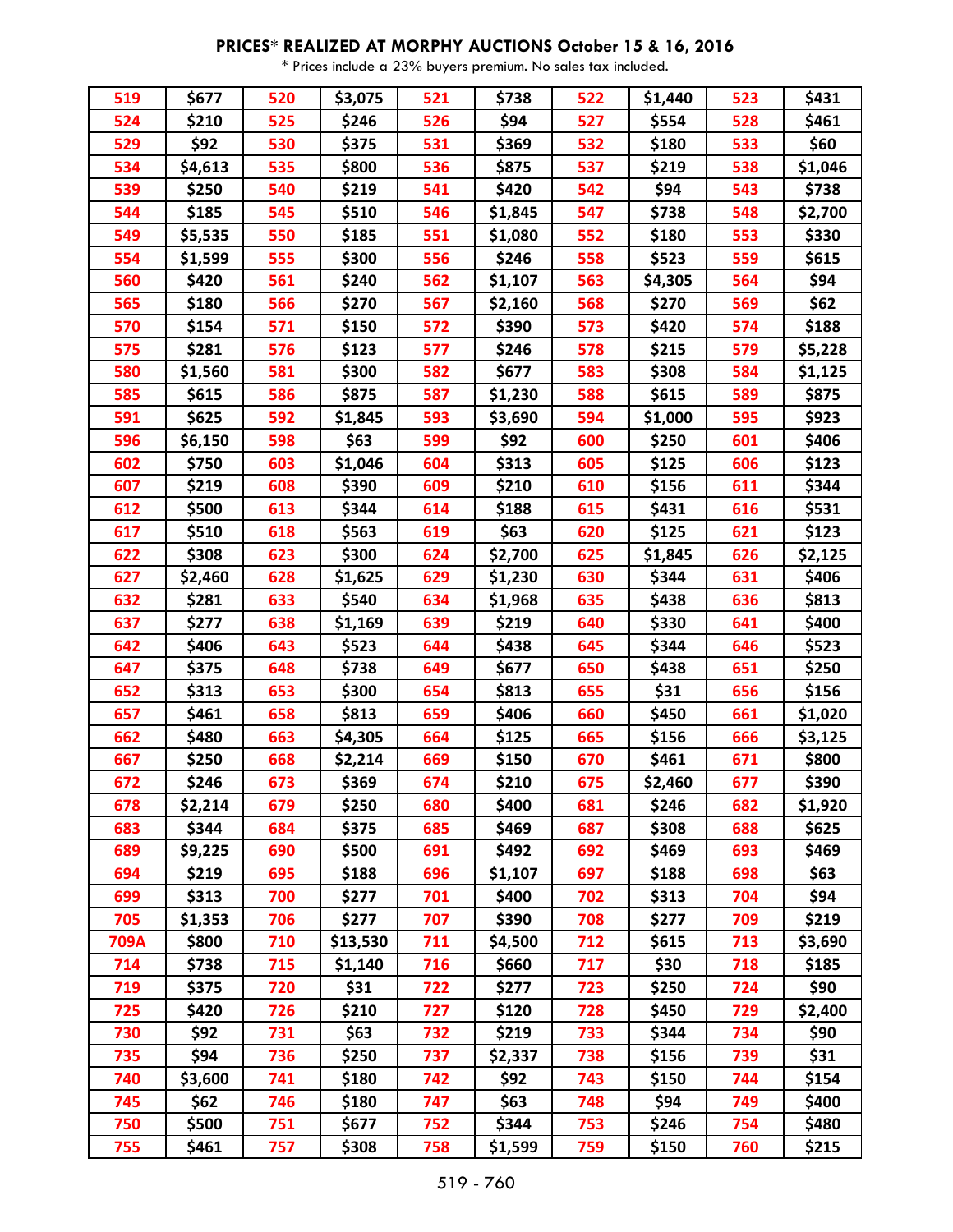| 761         | \$240    | 762   | \$120     | 763         | \$150    | 764  | \$406    | 765   | \$330    |
|-------------|----------|-------|-----------|-------------|----------|------|----------|-------|----------|
| 766         | \$330    | 767   | \$250     | 768         | \$308    | 769  | \$185    | 770   | \$4,063  |
| <b>770A</b> | \$308    | 771   | \$313     | <b>771A</b> | \$63     | 772  | \$277    | 773   | \$390    |
| 774         | \$615    | 775   | \$2,768   | <b>775A</b> | \$615    | 775B | \$984    | 776   | \$31     |
| 777         | \$438    | 778   | \$420     | 779         | \$156    | 780  | \$92     | 781   | \$338    |
| 782         | \$63     | 783   | \$63      | 784         | \$31     | 785  | \$123    | 786   | \$31     |
| 788         | \$31     | 789   | \$219     | 790         | \$156    | 791  | \$188    | 792   | \$400    |
| 793         | \$215    | 794   | \$250     | 795         | \$738    | 796  | \$185    | 797   | \$62     |
| 798         | \$210    | 900   | \$129,150 | 901         | \$83,025 | 907  | \$1,476  | 908   | \$1,200  |
| 909         | \$1,080  | 910   | \$1,476   | 911         | \$677    | 912  | \$600    | 913   | \$1,920  |
| 914         | \$1,107  | 915   | \$480     | 916         | \$1,875  | 917  | \$4,613  | 918   | \$4,800  |
| 919         | \$3,690  | 920   | \$1,560   | 921         | \$540    | 922  | \$59,040 | 923   | \$21,250 |
| 924         | \$1,169  | 925   | \$938     | 926         | \$4,500  | 927  | \$923    | 928   | \$1,046  |
| 929         | \$5,843  | 932   | \$492     | 933         | \$480    | 935  | \$246    | 936   | \$188    |
| 937         | \$4,063  | 938   | \$1,722   | 939         | \$3,600  | 940  | \$4,375  | 941   | \$3,300  |
| 942         | \$3,900  | 943   | \$11,685  | 944         | \$7,995  | 945  | \$3,300  | 946   | \$19,680 |
| 947         | \$18,450 | 948   | \$6,765   | 949         | \$27,060 | 950  | \$9,600  | 951   | \$2,091  |
| 953         | \$2,768  | 954   | \$5,700   | 956         | \$11,070 | 958  | \$1,230  | 959   | \$400    |
| 960         | \$250    | 962   | \$1,230   | 963         | \$861    | 964  | \$1,875  | 965   | \$16,250 |
| 966         | \$8,750  | 967   | \$984     | 968         | \$344    | 969  | \$406    | 971   | \$431    |
| 972         | \$1,063  | 973   | \$600     | 974         | \$4,305  | 975  | \$2,214  | 976   | \$3,000  |
| 977         | \$1,440  | 978   | \$22,140  | 979         | \$3,125  | 980  | \$14,760 | 981   | \$41,250 |
| 982         | \$3,300  | 983   | \$984     | 984         | \$4,200  | 985  | \$60     | 986   | \$60     |
| 987         | \$60     | 988   | \$210     | 989         | \$180    | 990  | \$1,230  | 991   | \$923    |
| 992         | \$800    | 993   | \$900     | 994         | \$1,250  | 995  | \$2,500  | 996   | \$3,125  |
| 997         | \$6,250  | 999   | \$1,140   | 1000        | \$6,765  | 1001 | \$4,688  | 1002  | \$22,800 |
| 1003        | \$300    | 1004  | \$281     | 1005        | \$270    | 1008 | \$219    | 1009  | \$270    |
| 1010        | \$2,768  | 1011  | \$861     | 1012        | \$390    | 1013 | \$438    | 1015  | \$1,020  |
| 1016        | \$400    | 1017  | \$1,722   | 1018        | \$461    | 1019 | \$1,063  | 1020  | \$2,160  |
| 1021        | \$1,599  | 1022  | \$1,599   | 1023        | \$1,680  | 1024 | \$1,750  | 1025  | \$270    |
| 1026        | \$1,440  | 1027  | \$1,250   | 1028        | \$1,188  | 1029 | \$1,599  | 1030  | \$2,460  |
| 1031        | \$369    | 1032  | \$90      | 1033        | \$500    | 1034 | \$563    | 1035  | \$281    |
| 1036        | \$660    | 1037  | \$750     | 1038        | \$570    | 1039 | \$360    | 1040  | \$1,230  |
| 1041        | \$1,920  | 1042  | \$960     | 1043        | \$2,768  | 1044 | \$13,530 | 1045  | \$300    |
| 1046        | \$510    | 1047  | \$2,700   | 1048        | \$780    | 1049 | \$24,600 | 1050  | \$12,000 |
| 1052        | \$9,225  | 1053  | \$438     | 1054        | \$14,400 | 1055 | \$594    | 1056  | \$250    |
| 1057        | \$660    | 1058  | \$2,250   | 1059        | \$615    | 1060 | \$210    | 1061  | \$60     |
| 1062        | \$156    | 1063  | \$660     | 1064        | \$300    | 1065 | \$861    | 1066  | \$720    |
| 1067        | \$210    | 1068  | \$281     | 1069        | \$62     | 1073 | \$900    | 1073A | \$1,320  |
| 1074        | \$1,107  | 1074A | \$344     | 1075        | \$1,500  | 1076 | \$600    | 1077  | \$420    |
| 1079        | \$960    | 1080  | \$9,375   | 1081        | \$780    | 1082 | \$492    | 1083  | \$9,225  |
| 1084        | \$1,968  | 1085  | \$3,900   | 1086        | \$3,075  | 1087 | \$1,625  | 1088  | \$1,230  |
| 1089        | \$1,046  | 1090  | \$7,800   | 1091        | \$360    | 1092 | \$570    | 1094  | \$250    |
| 1095        | \$330    | 1096  | \$900     | 1097        | \$270    | 1098 | \$3,600  | 1099  | \$1,722  |
| 1100        | \$1,845  | 1101  | \$3,383   | 1102        | \$2,460  | 1103 | \$2,250  | 1104  | \$2,214  |
| 1105        | \$594    | 1106  | \$3,690   | 1107        | \$5,228  | 1108 | \$210    | 1109  | \$780    |
| 1110        | \$1,920  | 1111  | \$300     | 1112        | \$3,600  | 1113 | \$2,000  | 1114  | \$22,800 |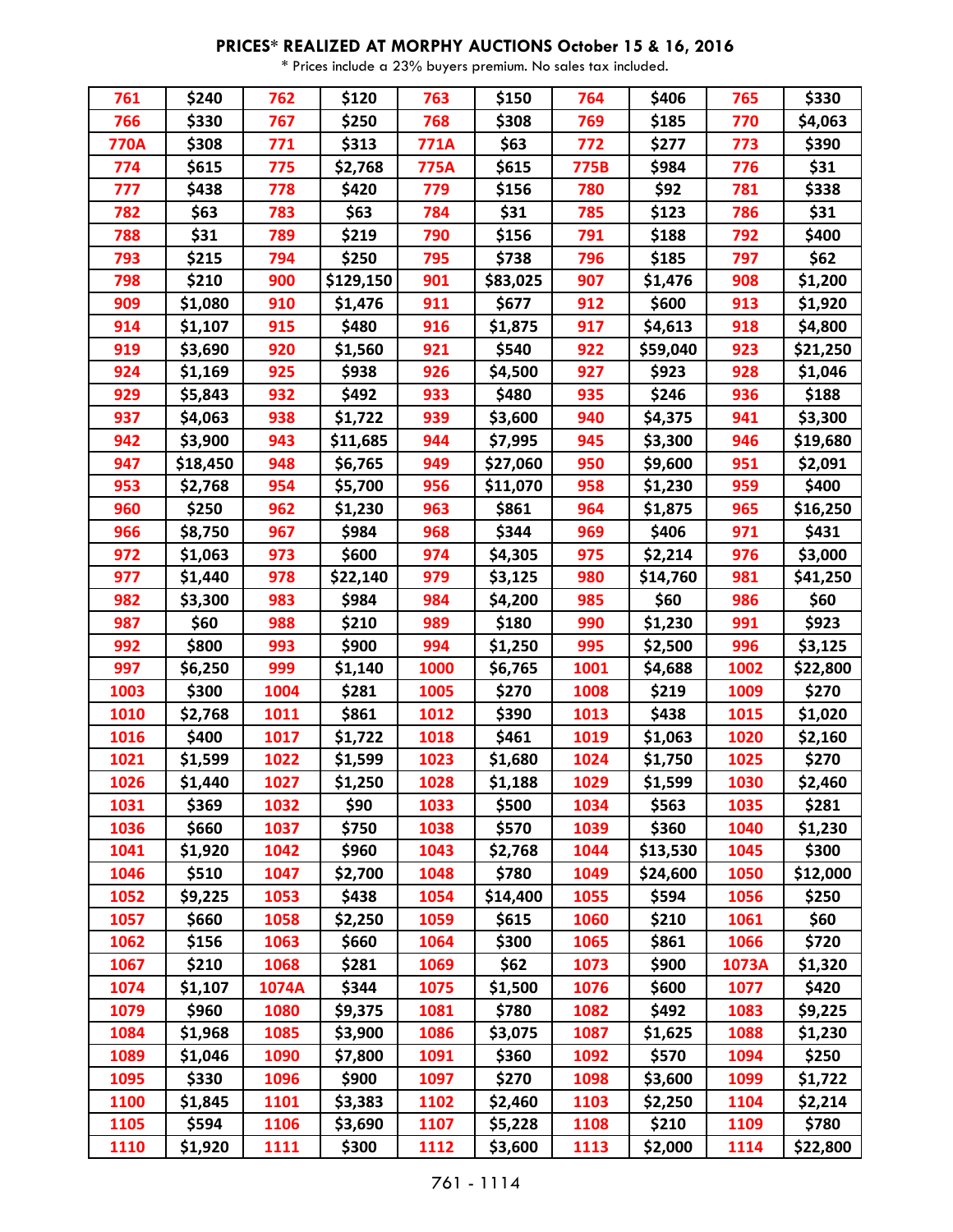| 1115 | \$5,400 | 1116 | \$150   | 1117 | \$688   | 1118 | \$2,091 | 1120 | \$9,600 |
|------|---------|------|---------|------|---------|------|---------|------|---------|
| 1121 | \$219   | 1123 | \$1,353 | 1124 | \$270   | 1125 | \$554   | 1126 | \$2,250 |
| 1127 | \$1,920 | 1128 | \$250   | 1129 | \$2,160 | 1130 | \$923   | 1131 | \$2,091 |
| 1132 | \$150   | 1133 | \$780   | 1134 | \$750   | 1135 | \$1,599 | 1136 | \$615   |
| 1137 | \$2,813 | 1138 | \$480   | 1139 | \$94    | 1140 | \$94    | 1141 | \$677   |
| 1142 | \$277   | 1143 | \$123   | 1144 | \$210   | 1145 | \$180   | 1146 | \$180   |
| 1147 | \$154   | 1148 | \$94    | 1149 | \$63    | 1150 | \$31    | 1151 | \$125   |
| 1152 | \$308   | 1153 | \$219   | 1154 | \$406   | 1155 | \$813   | 1156 | \$150   |
| 1157 | \$219   | 1158 | \$677   | 1159 | \$1,250 | 1160 | \$250   | 1161 | \$188   |
| 1162 | \$215   | 1163 | \$313   | 1164 | \$406   | 1165 | \$500   | 1166 | \$210   |
| 1167 | \$531   | 1169 | \$313   | 1170 | \$120   | 1171 | \$277   | 1172 | \$469   |
| 1173 | \$277   | 1174 | \$250   | 1175 | \$215   | 1176 | \$390   | 1177 | \$375   |
| 1178 | \$31    | 1179 | \$438   | 1181 | \$840   | 1183 | \$188   | 1184 | \$250   |
| 1185 | \$180   | 1186 | \$120   | 1187 | \$123   | 1188 | \$313   | 1189 | \$308   |
| 1190 | \$344   | 1191 | \$369   | 1192 | \$246   | 1193 | \$180   | 1194 | \$281   |
| 1195 | \$188   | 1196 | \$215   | 1197 | \$156   | 1198 | \$90    | 1199 | \$92    |
| 1200 | \$688   | 1201 | \$344   | 1202 | \$344   | 1203 | \$150   | 1204 | \$813   |
| 1205 | \$120   | 1206 | \$308   | 1207 | \$125   | 1208 | \$390   | 1209 | \$156   |
| 1210 | \$188   | 1211 | \$185   | 1212 | \$185   | 1213 | \$188   | 1214 | \$62    |
| 1215 | \$154   | 1216 | \$308   | 1217 | \$369   | 1218 | \$5,228 | 1219 | \$1,722 |
| 1220 | \$1,250 | 1221 | \$461   | 1222 | \$500   | 1223 | \$594   | 1224 | \$390   |
| 1225 | \$531   | 1226 | \$438   | 1227 | \$492   | 1228 | \$563   | 1229 | \$431   |
| 1230 | \$531   | 1231 | \$469   | 1232 | \$240   | 1233 | \$500   | 1234 | \$563   |
| 1235 | \$369   | 1236 | \$531   | 1237 | \$677   | 1238 | \$469   | 1239 | \$270   |
| 1240 | \$406   | 1241 | \$677   | 1242 | \$554   | 1243 | \$875   | 1244 | \$461   |
| 1245 | \$523   | 1246 | \$330   | 1247 | \$330   | 1248 | \$2,813 | 1249 | \$277   |
| 1250 | \$180   | 1251 | \$406   | 1252 | \$90    | 1253 | \$369   | 1254 | \$344   |
| 1255 | \$625   | 1256 | \$240   | 1257 | \$308   | 1258 | \$375   | 1259 | \$215   |
| 1260 | \$185   | 1261 | \$469   | 1262 | \$277   | 1263 | \$215   | 1264 | \$861   |
| 1265 | \$431   | 1266 | \$570   | 1267 | \$219   | 1268 | \$406   | 1269 | \$369   |
| 1270 | \$313   | 1271 | \$625   | 1272 | \$375   | 1273 | \$313   | 1274 | \$438   |
| 1275 | \$154   | 1276 | \$338   | 1277 | \$185   | 1278 | \$240   | 1279 | \$438   |
| 1280 | \$688   | 1281 | \$215   | 1282 | \$250   | 1283 | \$400   | 1284 | \$277   |
| 1285 | \$461   | 1286 | \$330   | 1287 | \$375   | 1288 | \$469   | 1289 | \$219   |
| 1290 | \$344   | 1291 | \$344   | 1292 | \$188   | 1293 | \$344   | 1294 | \$480   |
| 1295 | \$281   | 1296 | \$492   | 1297 | \$246   | 1298 | \$219   | 1299 | \$270   |
| 1300 | \$677   | 1301 | \$492   | 1302 | \$492   | 1303 | \$400   | 1304 | \$369   |
| 1305 | \$270   | 1306 | \$375   | 1307 | \$281   | 1308 | \$281   | 1309 | \$308   |
| 1310 | \$625   | 1311 | \$344   | 1312 | \$94    | 1313 | \$150   | 1314 | \$180   |
| 1315 | \$188   | 1316 | \$219   | 1317 | \$250   | 1318 | \$281   | 1319 | \$281   |
| 1320 | \$313   | 1321 | \$156   | 1322 | \$156   | 1323 | \$180   | 1324 | \$344   |
| 1325 | \$154   | 1326 | \$246   | 1327 | \$120   | 1328 | \$344   | 1329 | \$188   |
| 1330 | \$219   | 1331 | \$180   | 1332 | \$215   | 1333 | \$188   | 1334 | \$125   |
| 1335 | \$308   | 1336 | \$469   | 1337 | \$480   | 1338 | \$246   | 1339 | \$375   |
| 1340 | \$281   | 1341 | \$150   | 1342 | \$123   | 1343 | \$480   | 1344 | \$219   |
| 1345 | \$250   | 1346 | \$400   | 1347 | \$188   | 1348 | \$188   | 1349 | \$313   |
| 1350 | \$180   | 1351 | \$281   | 1353 | \$215   | 1354 | \$154   | 1355 | \$156   |